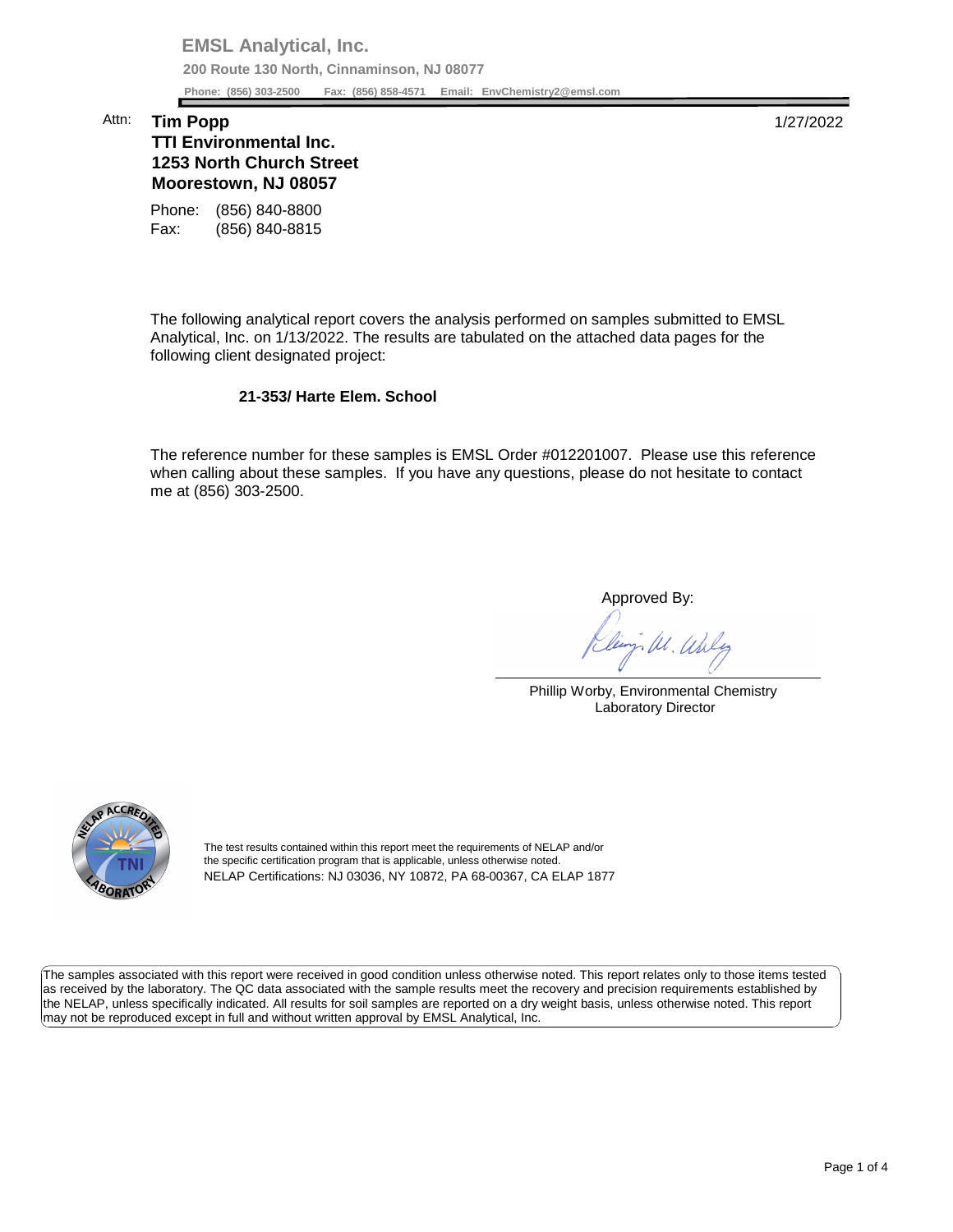

|                                                                |                                       | <b>Analytical Results</b> |                                       |                         |                        |           |                                   |           |
|----------------------------------------------------------------|---------------------------------------|---------------------------|---------------------------------------|-------------------------|------------------------|-----------|-----------------------------------|-----------|
| <b>Client Sample Description</b>                               | 1-CH09-1-C-141A<br>Near Elevator      |                           | Collected:<br>1/13/2022<br>5:19:00 AM |                         | Lab ID:                |           | 012201007-0001                    |           |
| <b>Method</b>                                                  | <b>Parameter</b>                      | <b>Result</b>             | <b>RL Units</b>                       |                         | Prep<br>Date & Analyst |           | <b>Analysis</b><br>Date & Analyst |           |
| <b>METALS</b>                                                  |                                       |                           |                                       |                         |                        |           |                                   |           |
| 200.8                                                          | Lead                                  | <b>ND</b>                 | $1.00 \mu g/L$                        |                         | 1/25/2022              | <b>KB</b> | 1/26/2022<br>04:29                | <b>KB</b> |
| <b>Client Sample Description</b>                               | 2-CH09-2-C-011A<br><b>Outside APR</b> |                           | Collected:                            | 1/13/2022<br>5:06:00 AM | Lab ID:                |           | 012201007-0002                    |           |
| <b>Method</b>                                                  | <b>Parameter</b>                      | <b>Result</b>             | <b>RL Units</b>                       |                         | Prep<br>Date & Analyst |           | <b>Analysis</b><br>Date & Analyst |           |
| <b>METALS</b>                                                  |                                       |                           |                                       |                         |                        |           |                                   |           |
| 200.8                                                          | Lead                                  | <b>ND</b>                 | 1.00 µg/L                             |                         | 1/25/2022              | <b>KB</b> | 1/26/2022<br>04:30                | <b>KB</b> |
| <b>Client Sample Description</b>                               | 3-CH09-2-S-01A<br>Kitchen             |                           | 1/13/2022<br>Collected:<br>5:07:00 AM |                         | Lab ID:                |           | 012201007-0003                    |           |
| Method                                                         | <b>Parameter</b>                      | <b>Result</b>             | <b>RL Units</b>                       |                         | Prep<br>Date & Analyst |           | <b>Analysis</b><br>Date & Analyst |           |
| <b>METALS</b>                                                  |                                       |                           |                                       |                         |                        |           |                                   |           |
| 200.8                                                          | Lead                                  | 2.50                      | $1.00 \mu g/L$                        |                         | 1/25/2022              | <b>KB</b> | 1/26/2022<br>04:32                | <b>KB</b> |
| <b>Client Sample Description</b>                               | 4-CH09-2-NURA<br>Nurse                |                           | Collected:                            | 1/13/2022<br>5:04:00 AM | Lab ID:                |           | 012201007-0004                    |           |
| Method                                                         | <b>Parameter</b>                      | <b>Result</b>             | <b>RL Units</b>                       |                         | Prep<br>Date & Analyst |           | <b>Analysis</b><br>Date & Analyst |           |
| <b>METALS</b>                                                  |                                       |                           |                                       |                         |                        |           |                                   |           |
| 200.8                                                          | Lead                                  | 6.50                      | $1.00 \mu g/L$                        |                         | 1/25/2022              | <b>KB</b> | 1/26/2022<br>04:33                | <b>KB</b> |
| <b>Client Sample Description</b><br>5-CH09-2-C-15A<br>Room 204 |                                       |                           | Collected:<br>1/13/2022<br>5:03:00 AM |                         | Lab ID:                |           | 012201007-0005                    |           |
| <b>Method</b>                                                  | <b>Parameter</b>                      | <b>Result</b>             | <b>RL Units</b>                       |                         | Prep<br>Date & Analyst |           | <b>Analysis</b><br>Date & Analyst |           |
| <b>METALS</b>                                                  |                                       |                           |                                       |                         |                        |           |                                   |           |
| 200.8                                                          | Lead                                  | 5.24                      | $1.00 \mu g/L$                        |                         | 1/25/2022              | KB        | 1/26/2022<br>04:41                | KB        |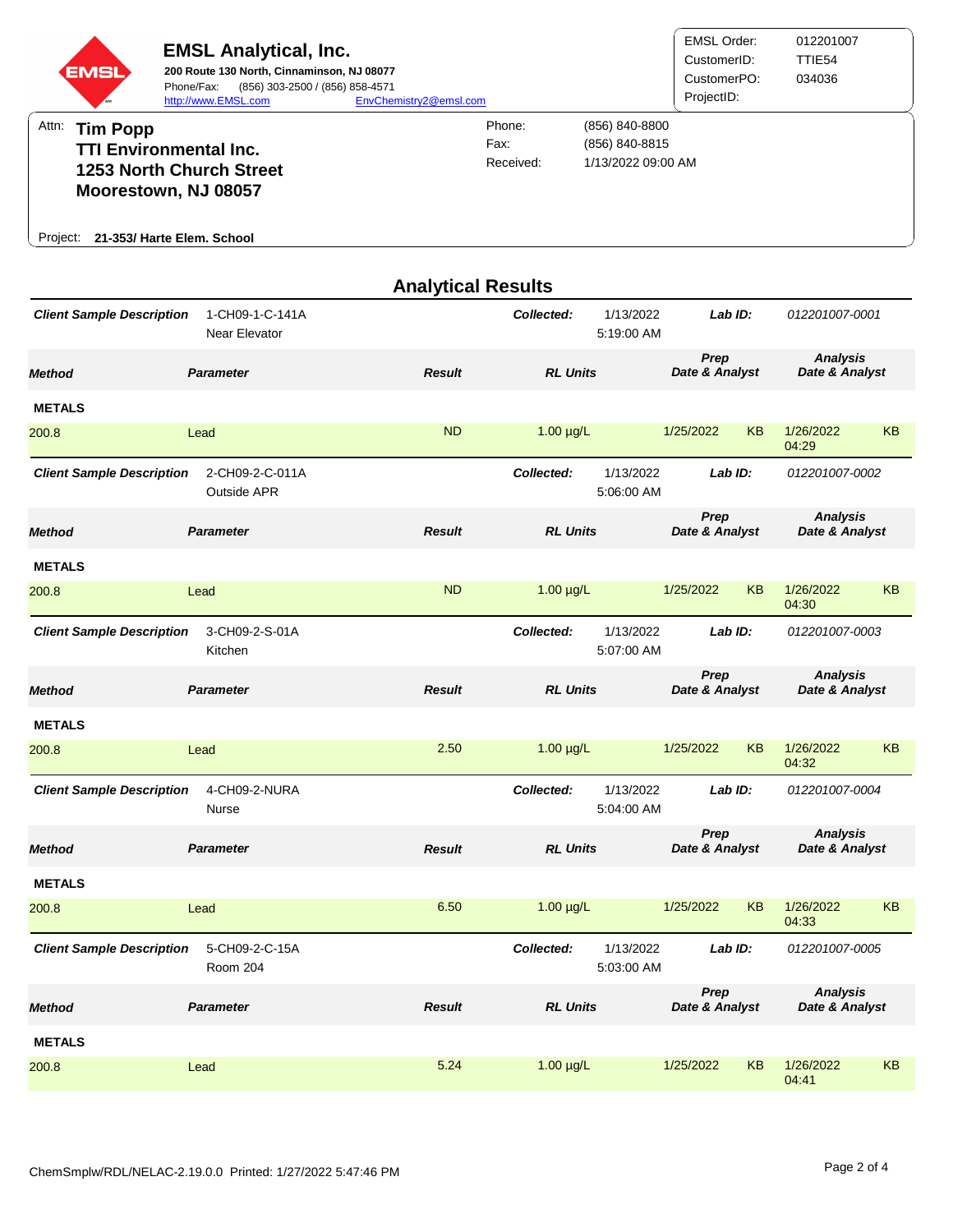

| <b>Analytical Results</b>        |                                             |               |                 |                         |                        |                           |                                   |                                   |  |
|----------------------------------|---------------------------------------------|---------------|-----------------|-------------------------|------------------------|---------------------------|-----------------------------------|-----------------------------------|--|
| <b>Client Sample Description</b> | 6-CH09-2-C-16A<br><b>Room 203</b>           |               | Collected:      | 1/13/2022<br>5:02:00 AM | Lab ID:                | 012201007-0006            |                                   |                                   |  |
| <b>Method</b>                    | <b>Parameter</b>                            | <b>Result</b> | <b>RL Units</b> |                         | Prep<br>Date & Analyst |                           | <b>Analysis</b><br>Date & Analyst |                                   |  |
| <b>METALS</b>                    |                                             |               |                 |                         |                        |                           |                                   |                                   |  |
| 200.8                            | Lead                                        | 10.4          | $1.00 \mu g/L$  |                         | 1/25/2022              | <b>KB</b>                 | 1/26/2022<br>04:43                | <b>KB</b>                         |  |
| <b>Client Sample Description</b> | 7-CH09-2-C-18A<br><b>Room 201</b>           |               | Collected:      | 1/13/2022<br>5:00:00 AM | Lab ID:                |                           | 012201007-0007                    |                                   |  |
| <b>Method</b>                    | <b>Parameter</b>                            | <b>Result</b> |                 | <b>RL Units</b>         |                        | Prep<br>Date & Analyst    |                                   | <b>Analysis</b><br>Date & Analyst |  |
| <b>METALS</b>                    |                                             |               |                 |                         |                        |                           |                                   |                                   |  |
| 200.8                            | Lead                                        | 4.04          | $1.00 \mu g/L$  |                         | 1/25/2022              | <b>KB</b>                 | 1/26/2022<br>04:44                | <b>KB</b>                         |  |
| <b>Client Sample Description</b> | 8-CH09-1-C-02A<br>Hall Across From Room 106 |               | Collected:      | 1/13/2022<br>5:15:00 AM | Lab ID:                |                           | 012201007-0008                    |                                   |  |
| <b>Method</b>                    | <b>Parameter</b>                            | <b>Result</b> | <b>RL Units</b> |                         | Prep<br>Date & Analyst |                           | <b>Analysis</b><br>Date & Analyst |                                   |  |
| <b>METALS</b>                    |                                             |               |                 |                         |                        |                           |                                   |                                   |  |
| 200.8                            | Lead                                        | <b>ND</b>     | $1.00 \mu g/L$  |                         | 1/25/2022              | <b>KB</b>                 | 1/26/2022<br>04:46                | <b>KB</b>                         |  |
| <b>Client Sample Description</b> | 9-CH09-2-C-14A<br>Hall Across From Room 206 |               | Collected:      | 1/13/2022<br>5:16:00 AM | Lab ID:                |                           | 012201007-0009                    |                                   |  |
| <b>Method</b>                    | <b>Parameter</b>                            | <b>Result</b> |                 | <b>RL Units</b>         |                        | Prep<br>Date & Analyst    |                                   | <b>Analysis</b><br>Date & Analyst |  |
| <b>METALS</b>                    |                                             |               |                 |                         |                        |                           |                                   |                                   |  |
| 200.8                            | Lead                                        | <b>ND</b>     | $1.00 \mu g/L$  |                         | 1/25/2022              | <b>KB</b>                 | 1/26/2022<br>04:47                | <b>KB</b>                         |  |
| <b>Client Sample Description</b> | 10-CH09-1-C-BR1A<br>New Addition Left       |               | Collected:      | 1/13/2022<br>5:17:00 AM |                        | Lab ID:<br>012201007-0010 |                                   |                                   |  |
| <b>Method</b>                    | <b>Parameter</b>                            | <b>Result</b> | <b>RL Units</b> |                         | Prep<br>Date & Analyst |                           | <b>Analysis</b><br>Date & Analyst |                                   |  |
| <b>METALS</b>                    |                                             |               |                 |                         |                        |                           |                                   |                                   |  |
| 200.8                            | Lead                                        | <b>ND</b>     | $1.00 \mu g/L$  |                         | 1/25/2022              | KB                        | 1/26/2022<br>04:57                | KB                                |  |